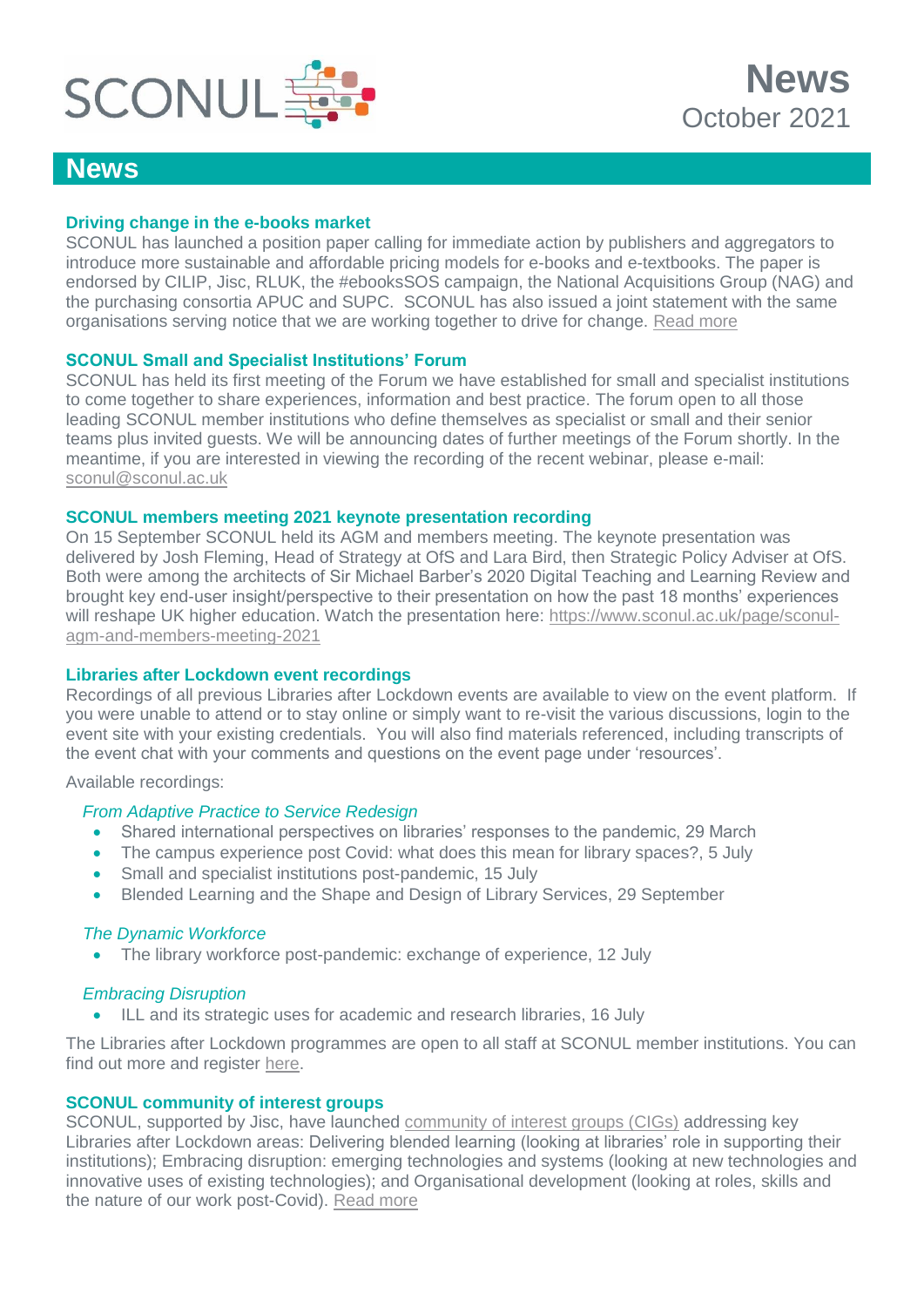#### **Applications open: Professional Practice Fellowships for academic and research libraries**

The Arts and Humanities Research Council (AHRC) and Research Libraries UK (RLUK) have announced that applications are now open for the Professional Practice Fellowship Scheme for academic and research libraries. The scheme will provide five fellowships of up to £20,000 (80% FEC) and is open to colleagues working across the academic and research library community. Several application surgeries will take place throughout October and November to support applicants and additional support is also on offer to members of under-represented groups and for colleagues who feel themselves disadvantaged in making an application. Please visit the [scheme webpages](https://www.rluk.ac.uk/prof-practice-fellowships/#surgeries) for further details of these opportunities. Applications can be made at: [https://www.rluk.ac.uk/prof-practice](https://www.rluk.ac.uk/prof-practice-fellowships/)[fellowships/](https://www.rluk.ac.uk/prof-practice-fellowships/) and will remain open until midday on Friday 3 December.

#### **Updates from our peer organisations:**

- 1. Academic Libraries North<https://www.academiclibrariesnorth.ac.uk/newsletters>
- 2. CONUL<https://conul.ie/news/>
- 3. LIBER<https://libereurope.eu/news/>
- 4. M25 Consortium of Academic Libraries [https://www.m25lib.ac.uk/about-the-consortium/newsletter](https://www.m25lib.ac.uk/about-the-consortium/newsletter-archive/)[archive/](https://www.m25lib.ac.uk/about-the-consortium/newsletter-archive/)
- 5. Mercian Collaboration <https://merciancollaboration.org.uk/news>
- 6. RLUK<https://www.rluk.ac.uk/rluk-bulletin/>
- 7. SCURL<https://www.scurl.ac.uk/>
- 8. ucisa<https://www.ucisa.ac.uk/News-and-Views>
- 9. WHELF <https://whelf.ac.uk/>

# **Appointments and job opportunities**

If you have moved to a new role or institution or have any senior job opportunities that you would like us to include, please e-mail [SitMui.Ng@sconul.ac.uk.](mailto:SitMui.Ng@sconul.ac.uk)

#### **Vacancy: Head of Academic Library Support, University of Edinburgh**

University of Edinburgh is seeking a Head of Academic Library Support. The post holder will lead and shape the academic support services provided by the Academic Support Librarian Team. They are looking for an experience information professional, skilled in academic library support with experience of leading, developing and motiving professional staff. **Closing date 18 October** [Read more](https://elxw.fa.em3.oraclecloud.com/hcmUI/CandidateExperience/en/sites/CX_1001/job/2081/?utm_medium=jobshare)

#### **Vacancy: Head of Digital Library, University of Edinburgh**

University of Edinburgh is seeking a Head of Digital Library. The post holder will lead and shape the digital services and projects delivered by the Digital Library Team. They will be the technical lead for Library & University Collections when planning and delivering future digital strategy and developing joint projects with other areas of Information Services Group, the University and partners outside the University. **Closing date 18 October** [Read more](https://elxw.fa.em3.oraclecloud.com/hcmUI/CandidateExperience/en/sites/CX_1001/job/2017/?utm_medium=jobshare)

#### **Vacancy: Head of Academic Services, Liverpool John Moores University**

Liverpool John Moores University are seeking a new Head of Academic Services to join the library leadership team and take responsibility for the strategic oversight of academic engagement, academic achievement and special collections and archives. The successful candidate will have a highly customeroriented approach to service development and improvement with a focus on innovation and an emphasis on promoting digital services. The ability to foster excellent working relationships with University colleagues, manage complex partner relationships and lead innovation and change are essential requirements of the post. Closing date 18 October [Read more](https://jobs.ljmu.ac.uk/vacancy/head-of-academic-services-459796.html)

#### **Vacancy: Collection Management and Engagement Librarian, Birmingham City University**

Birmingham City University are looking for a user-focused, and innovative individual to serve as a Collections Management and Engagement (CME) Librarian within Library and Learning Resources (L&LR). Reporting to the Head of Collection Management and Engagement alongside five other CME librarians this role will be responsible for the development and management of the University's resource collections, supporting the Business, Law and Social Sciences (BLSS) faculty. **Closing date 24 October** [Read more](https://jobs.bcu.ac.uk/Vacancy.aspx?ref=092021-394)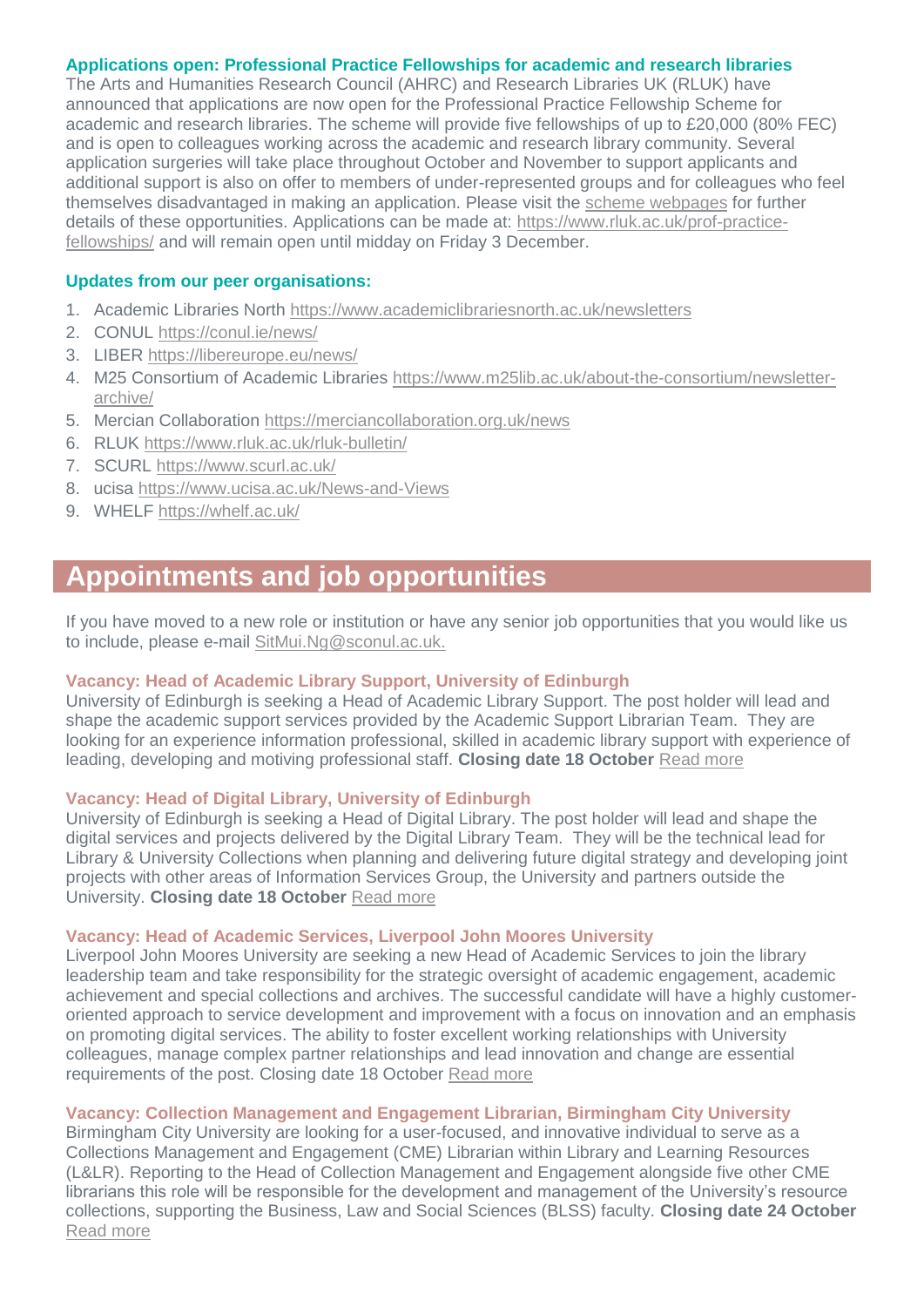#### **Vacancy: Study Adviser, University of Reading**

University of Reading Library are seeking a Study Adviser to provide academic advice and support to their students. The post holder will deliver workshops on study skills including academic writing, time management etc. to both mixed and specific subject groups of students; provide one-to-one study advice to undergraduate and taught postgraduate students on an appointment basis; and develop learning and teaching resources, including video tutorials and online guides. **Closing date 29 October** [Read more](https://jobs.reading.ac.uk/displayjob.aspx?jobid=8554)

### **Vacancy: Senior Manager: Archives and Special Collections, Durham University**

Durham University are recruiting for a Senior Manager: Archives and Special Collections. The role provides strategic and operational leadership for all aspects of the management of these collections and access to them, and for a team of archivists, rare books librarians and para-professional staff. It also leads and supports initiatives to promote, foster and enable the use of collections for research, education and engagement; and in response to new opportunities and requirements of digital preservation and digital scholarship. The role involves maintaining relationships with a wide range of stakeholders, partners (including Durham University and Ushaw College), researchers and research projects within Durham University and externally, and with regional and national networks, professional bodies and funders. **Closing date 7 November** [Read more](https://durham.taleo.net/careersection/du_ext/jobdetail.ftl?job=21001231&tz=GMT%2B01%3A00&tzname=Europe%2FLondon)

# **Resources**

Below is a list of [resources for SCONUL members dealing with Covid-19.](https://www.sconul.ac.uk/page/resources-for-sconul-members-dealing-with-covid-19) If you would like SCONUL to include any resources that may be of interest to members, please email [sitmui.ng@sconul.ac.uk](mailto:sitmui.ng@sconul.ac.uk)

# **Current COVID resources**

- Government guidance for English universities on Covid-19 (updated 27 September): [https://www.gov.uk/government/publications/higher-education-reopening-buildings-and](https://www.gov.uk/government/publications/higher-education-reopening-buildings-and-campuses/higher-education-reopening-buildings-and-campuses)[campuses/higher-education-reopening-buildings-and-campuses](https://www.gov.uk/government/publications/higher-education-reopening-buildings-and-campuses/higher-education-reopening-buildings-and-campuses)
- The Welsh government guidance and services for higher education: [https://gov.wales/higher](https://gov.wales/higher-education-coronavirus)[education-coronavirus](https://gov.wales/higher-education-coronavirus)
- The Scottish government's guidance for universities, colleges and community learning and development providers to help reduce the spread of Covid-19 (updated 24 September): [https://www.gov.scot/publications/coronavirus-covid-19-universities-colleges-and-community](https://www.gov.scot/publications/coronavirus-covid-19-universities-colleges-and-community-learning-and-development-providers/)[learning-and-development-providers/](https://www.gov.scot/publications/coronavirus-covid-19-universities-colleges-and-community-learning-and-development-providers/)
- SAGE Advice, Mitigations to Reduce Transmission of the new variant SARS-CoV-2 virus SAGE-EMG, SPI-B, Transmission Group, 23 December 2020: [https://assets.publishing.service.gov.uk/government/uploads/system/uploads/attachment\\_data/file/94](https://assets.publishing.service.gov.uk/government/uploads/system/uploads/attachment_data/file/948607/s0995-mitigations-to-reduce-transmission-of-the-new-variant.pdf) [8607/s0995-mitigations-to-reduce-transmission-of-the-new-variant.pdf](https://assets.publishing.service.gov.uk/government/uploads/system/uploads/attachment_data/file/948607/s0995-mitigations-to-reduce-transmission-of-the-new-variant.pdf)
- Jisc's report on the response to COVID-19 and the future of digital learning and teaching: <https://www.jisc.ac.uk/reports/learning-and-teaching-reimagined-a-new-dawn-for-higher-education>
- Libraries Connected have incorporated updated advice from PHE on quarantine of returned library books and resources into their revised Library Service Recovery Toolkit. <https://www.librariesconnected.org.uk/resource/service-recovery-toolkit-word>

# **SCONUL services during the pandemic**

- All events this academic year (2021-22) will held virtually and we will be bringing members together to discuss their response to the immediate crisis and to look at the longer-term impacts and the community's response
- We continue to provide our support for our deputies and directors' groups, SCONUL Mentoring and other services. Please feel free to contact us as usual.

# **Archive: Covid-19 documentation**

Resources which are no longer current but have been retained for reference purposes can be found here: <https://www.sconul.ac.uk/page/archive-covid-19-documentation>